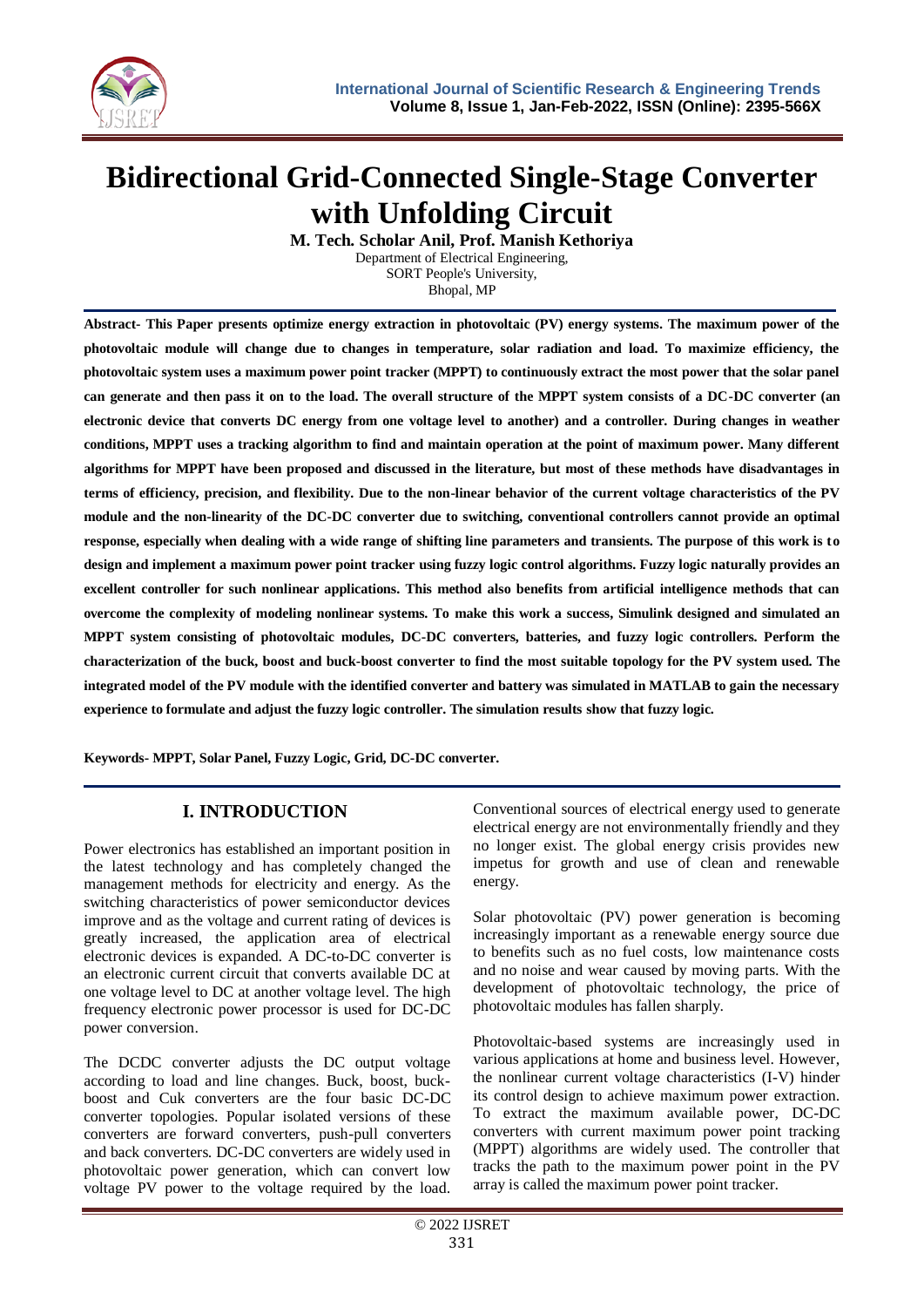

Due to the high cost of solar cells, it is necessary to operate the photovoltaic array at the maximum power point. To get the system running optimally, the load line must match the position of the maximum power point in the PV array. This point varies with temperature, insulation and load conditions and must be continuous [1][2]

Monitored to respond to rapid changesthe two ways of operating the photovoltaic module at the maximum power point are open-loop control and closed-loop control methods. The open loop method is based on the assumption that the maximum power point voltage is a linear function of open circuit voltage. Closed loop control involves changing the input voltage around the optimum value by alternately giving the input voltage a small increment or a small increment. Then evaluate the output power output and make further small adjustments to the input voltage.

This control is called mountaineering control. Various climbing controls include the "disturbance and observe" method, the "incremental conductivity" method, and the "incremental resistance" method. MPPT can be achieved using some artificial intelligence-based tracking (e.g., fuzzy logic-based control, neural control with and without optimization techniques).

For some photovoltaic applications, such as UPS, DC networks, etc., the constant output voltage must be maintained under variable load conditions, and the source voltage fluctuations must also be maintained.

Various voltage regulators using DC to DC converters with different control schemes are used to improve the efficiency of the controller.

Due to advances in power electronics technology and the improvement of technology, it is expected that there will be stricter requirements for accurate and reliable regulation. This leads to the need for more advanced and reliable design of controllers for DC-DC converters. There are various analog and digital control methods for DC-DC converters, including voltage and current state control techniques. [3][4]

## **II. RELATED WORK**

The two ways of operating the photovoltaic module at the maximum power point are open-loop control and closedloop control methods. The open loop method is based on the assumption that the maximum power point voltage is a linear function of open circuit voltage.

Closed loop control involves changing the input voltage around the optimum value by alternately giving the input voltage a small increment or a small increment. Then evaluate the output power output and make further small

adjustments to the input voltage. This control is called mountaineering control. [5]

Various climbing controls include the "disturbance and observe" method, the "incremental conductivity" method, and the "incremental resistance" method. MPPT can be achieved using some artificial intelligence-based tracking (e.g., fuzzy logic-based control, neural control with and without optimization techniques). For some photovoltaic applications, such as UPS, DC networks, etc., the constant output voltage must be maintained under variable load conditions, and the source voltage fluctuations must also be maintained. [6]

Various voltage regulators using DC to DC converters with different control schemes are used to improve the efficiency of the controller. Due to advances in power electronics technology and the improvement of technology, it is expected that there will be stricter requirements for accurate and reliable regulation. This leads to the need for more advanced and reliable design of controllers for DC-DC converters. There are various analog and digital control methods for DC-DC converters, including voltage and current state control techniques. [7- 10]

**Chandra Sekhar Nalamati et.al. (2018)** The growing popularity of renewable energy and electricity (EV) has transformed the structure of the global energy industry. In the charge-coupled charge system for renewable energy, bidirectional AC / DC converters are used for more reliable power generation operations. This paper presents a bidirectional AC / DC converter that combines an AC-DC bidirectional converter (GBC) and a bidirectional De-Battery (BBC) battery charger.

The GBC printer can facilitate bidirectional flow between the AC and DC networks, while the BBC converter can provide bidirectional power between the energy storage / EV and DC grid systems. In order to transmit power in the trunk, powerful power management technology is required. Hysteresis based power management technology is used to inject electrical energy into the container. AC-DC conversion offers asymmetric PWM strategies with minimal conversion. PSCAD tools are used in simulation to validate the proposed control algorithm.

## **III. PROPOSED SYSTEM**

The proposed network-connected bi-directional simple power conversion converter system with low input battery voltage for the proposed converter, only one power processing stage is needed to perform bidirectional power flow control and meet common interface standards. The current input and output of the folded network represents the power flow and the transmitted power level. It also includes power quality on the grid side. Therefore, controlling the input and output of the folded grid current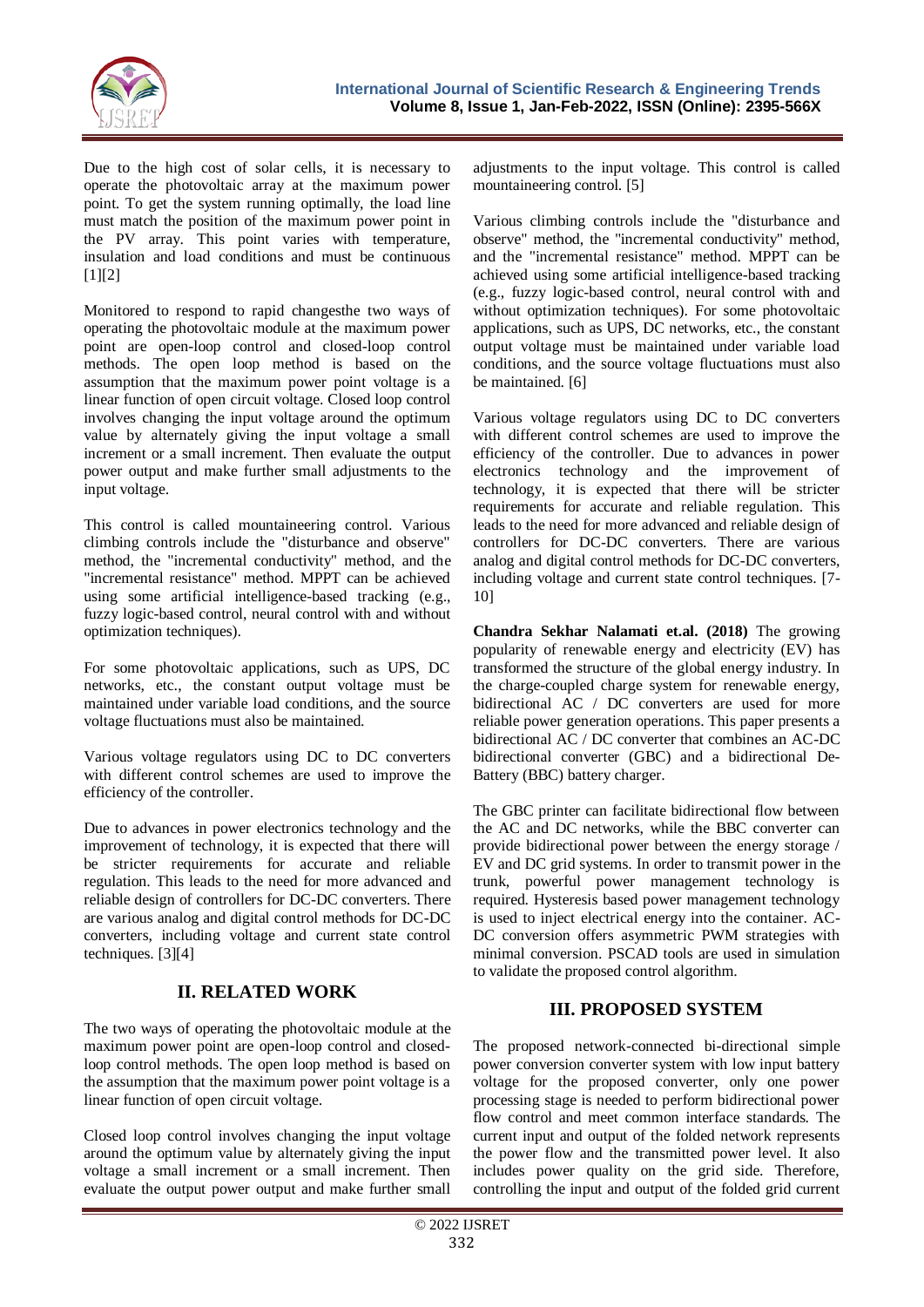

can lead to the feasibility of the proposed converter for individual power conversion. This project designs and proposes a fuzzy controller for the Buck-boost DC-DC converter. To control the output voltage of the buck-boost converter, the controller is designed to change the converter duty cycle.

The mathematical model of the buck-boost converter and the fuzzy controller is derived, and the simulation model is designed. The simulation was developed in the MATLAB simulation program. To verify the effectiveness of the simulation model, an experimental device was developed. He developed a buck-boost circuit using MOSFET as the switching element.

The fuzzy logic controller that generates the PWM signal duty cycle is programmed. Simulation and experimental results show that the output voltage of the buck-boost converter can be controlled according to the value of the duty cycle.Due to the small signal model, the dc-dc boost converter is a non-linear duty cycle function, and its control method has been applied to boost converter control.

Fuzzy controllers do not require precise mathematical models. Instead, they are designed according to the general knowledge of the factory. The diffuse controller is designed to adapt to changing operating points. The Fuzzy Logic Controller is designed to use the Mamdani Fuzzy Inference System to control the boostDC-DC converter output.The main switches Sp and Ss in the proposed converter operate at a frequency significantly higher than the mains frequency fg. Therefore, the gate voltage vg can be considered constant during the switching period Ts, and it is assumed that the folded gate voltage



Fig1 proposed block diagram.

vo is the same as the absolute value of the gate voltage vg. The proposed converter only has the following two subranges: the on state of the main main switch Sp and the off state of the secondary main switch Ss, or the off state of the main main switch Sp and the on state of the secondary main switch Ss.

Two modes of operation Suppose that the duty cycle of the primary circuit breaker Sp defines the duty cycle of the

primary circuit breaker D. The fuzzy logic controller has been applied to the system by developing a fuzzy logic control algorithm. The design and calculation of the inductor components have been completed to ensure that the converter operates in continuous driving mode.



Fig 2. Proposed simulink model.

#### **1. Fuzzy controller structure:**

The structure of the fuzzy logic controller is based on fuzzy sets, where variables are members of one or more sets with a specific degree of membership. The advantage of using fuzzy logic is that it allows us to simulate human inference processes in computers, quantify inaccurate information, and make decisions based on fuzzy information, such as connecting resistive loadsto photovoltaic modules through booster DC / DC converters the block diagram of the MPPT-based fuzzy logic control is shown in Figure 2.

## **2. Membership functions of the proposed fuzzy system:**

The definition of fuzzy sets for each input and output variable is shown in Figure 4-4. Three fuzzy subsets; select the input and output variables of the fuzzy controller as small, medium, and high. As shown in Figure 4-4, the membership function uses a trapezoidal shape. The input membership range is the PV voltage and the PV current is



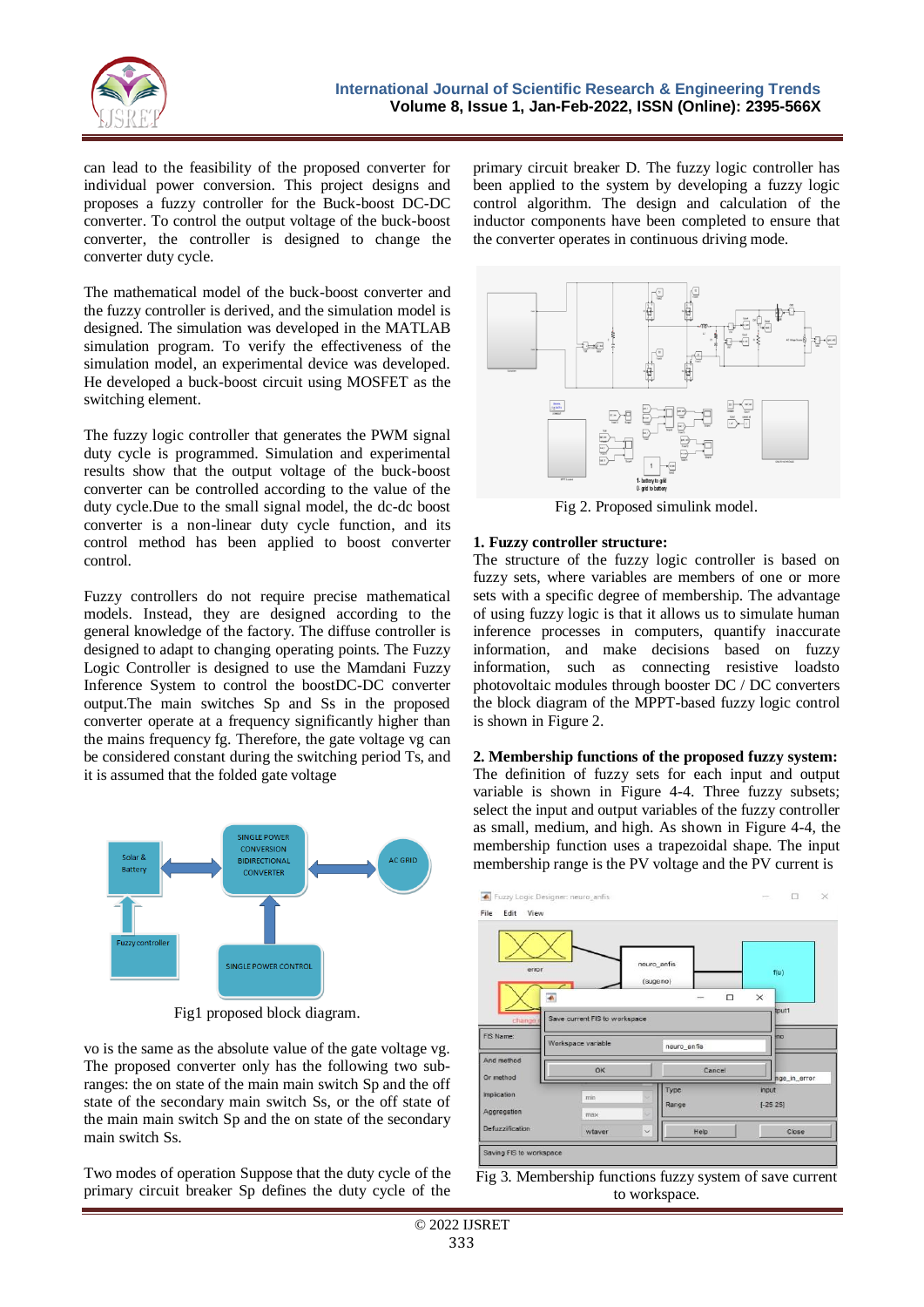

The characteristics of the proposed photovoltaic module (Voc  $\omega$  22 V, Isc = 15 A) and the buck-boost converter were modified .Similarly, the duty cycle that the fuzzy controller output represents is between 0 and 1 to provide more flexibility to change the buck-boost converter.

#### **3. Fuzzification:**

Each input / output variable is required in a fuzzy logic controller, and these variables define a control surface that can be represented in a language-level fuzzy set symbol. Each input and output variable of the linguistic value divides its emission range into adjacent intervals to form a membership function. The value of the member indicates the degree to which the variable belongs to a specific level. The process of converting variable input / output processes at the language level is called fuzzification.

#### **4. Inference:**

A set of rules is used to control the behavior of the control surface related to the input and output variables of the system. A typical rule is: if x is A THEN y is B. Under the premise of each rule with real degree, reading a set of input variables will activate a rule and help form a control to approximate it. Then, when all the rules are activated, the generated control interface will appear. It is expressed as a fuzzy set representing the restricted output. This process is called inference.

#### **5. Solar Power Standard:**

Solar, Inc. recently completed one of the first gridinteractive battery pack solar Microgrid systems in the country. The first challenge is to make this project a reality after months of dedication, innovative engineering design and coordination with key partners, public services and government departments. The first half of this article will set the stage explaining how to set up the Microgrid, its features, and its uniqueness. Then, I will discuss the time required to design and install a solar Microgrid system, the lessons learned from this groundbreaking project, and what technical considerations should be considered when implementing this new technology.



Fig 4. Solar Panel.



Fig 5. Solar Panel.

The solar Microgrid system is designed to operate in two modes: network interaction and island mode. In the grid interaction mode, the battery system works in parallel with the photovoltaic system. Photovoltaic systems generally function as a grid-connected photovoltaic solar system. During peak daylight hours, the battery system is less active, but when the PV system does not use most of the inverter's capacity (for example, at night), it can actively participate in the frequency response fast response. The control system is designed to always prioritize the use of the inverter capacity for the generation of photovoltaic solar energy, and then use the rest for frequency regulation.

In the case of total sunlight, photovoltaic systems generally require approximately 700 W of capacity, while the remaining 75 W of reverse capacity can be used in the frequency regulation market. When the power grid is interrupted, the microgrid system will detect the loss of the power grid and send a signal to the isolation breaker to trip and switch to island mode. The system will automatically adiust from the grid connected current source to the island voltage source in a few cycles.

#### **6. Maximum Power Point Tracking:**

The power of photovoltaic (PV) modules is highly dependent on the operating voltage of the connected load, the battery temperature, and the level of solar radiation. By connecting 70 variable load resistors R between the module terminals, the operating point can be determined from the intersection of the load characteristics I-V and the I-V curve of the module. Figure 3-3 shows the operating characteristics of the photovoltaic module and shows two areas. The area of the current source is area I, and the area of the voltage source is area II. The internal impedance of the module in zone I is high, whereas in zone II the opposite occurs. The inflection point of the power curve is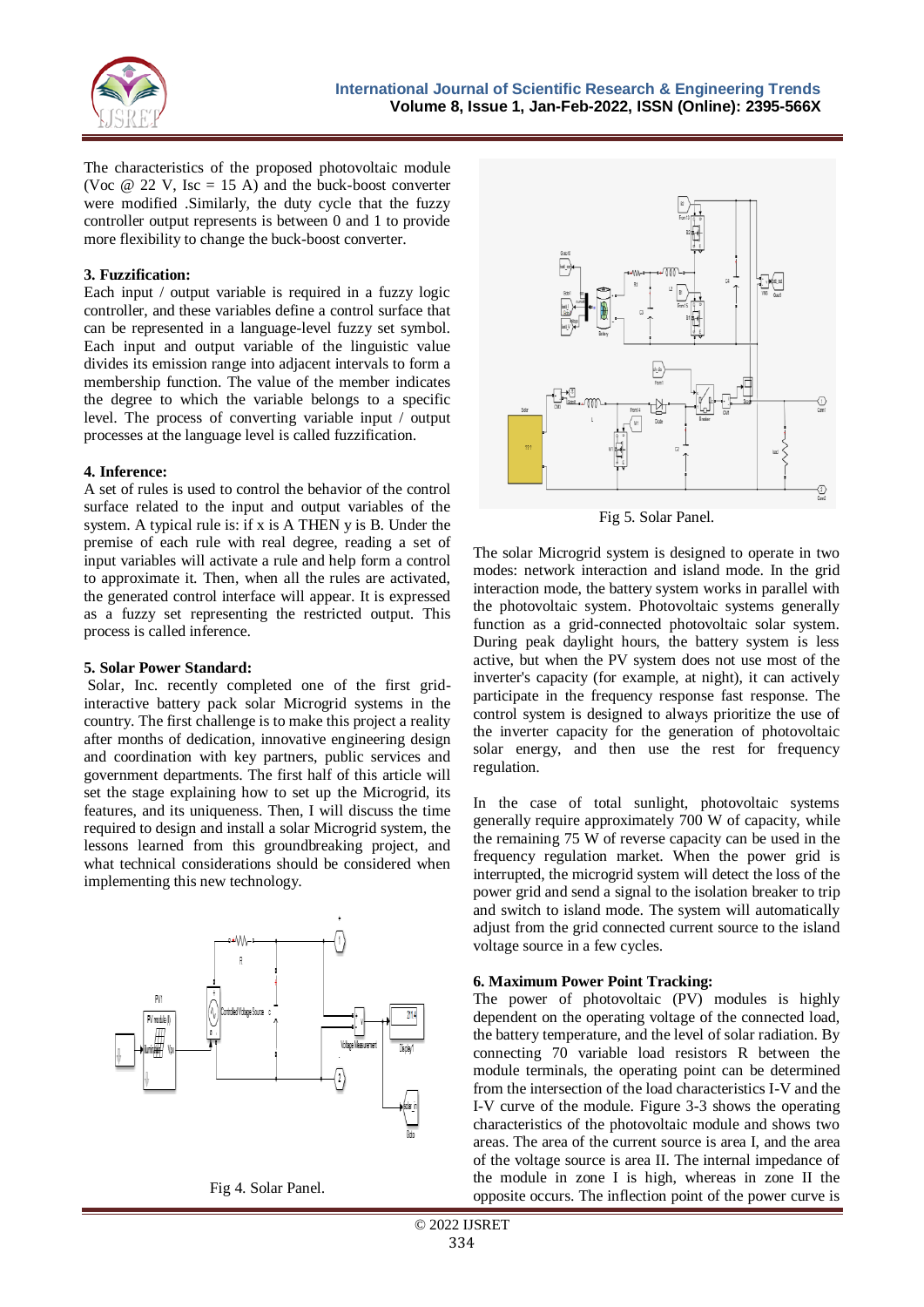

the point of maximum power Pmp. The increase in shortcircuit current is due to the increase in temperature under constant solar radiation, resulting in a decrease in internal impedance. This is due to the decrease in open circuit voltage. When the load impedance and the internal impedance of the source are equal, according to the theory of maximum power transmission, the transmission of power to the load will be maximized.

The load characteristics can be determined by the slope of the straight line with  $I / V = I / R$ . When the module only uses a value close to Isc as a constant current source in the AB region, R is very small. In contrast, when the module is used as a constant voltage source, the value in the CD area is close to Voc, so R is large. By searching for the best Ropt equivalent output resistance and adjusting the load and weather conditions, you can track the point of maximum power. In this way, by using the controller to change the drive's duty cycle, the DC-DC converter can be used to perform load line adjustment.

Optimal Identification of Inverter Topology for Maximum Power Point Tracking In this section, different inverter topologies will be analyzed to identify the performance and applicability of maximum power point tracking of the required system.



Fig 6. Grid Synchronization.

Grid synchronization is an important part in the control of grid-connected electronic power converters. The basic phase angle at the common coupling point must be tracked online to control the energy transfer.

Digital implementation allows the implementation of high performance algorithms that are very robust in the presence of power quality phenomena. However, various distortions will lead to a reduction in effective bandwidth.



Fig 7. DCLink.



Fig 8. Grid, Inverter and Load Current.